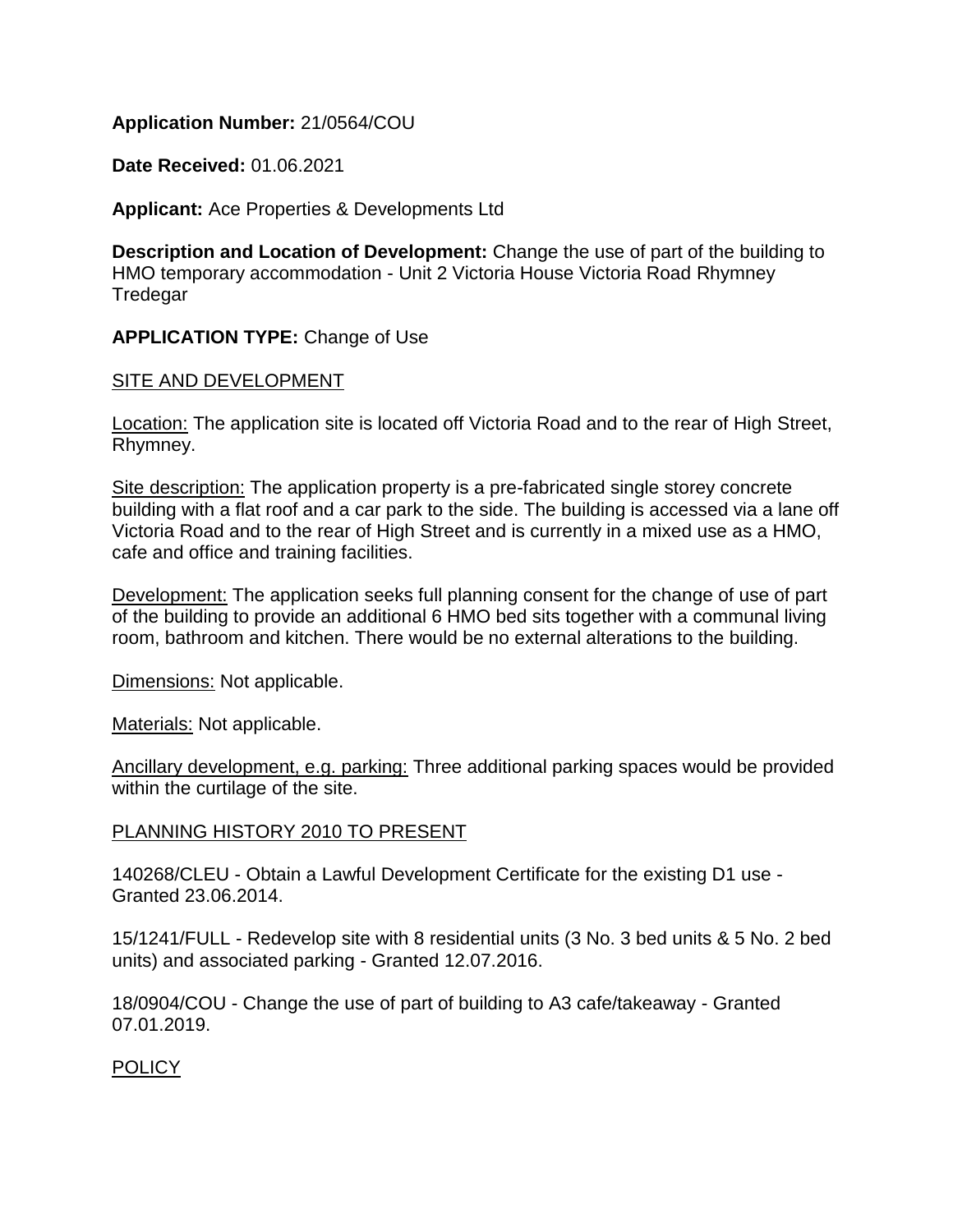LOCAL DEVELOPMENT PLAN Caerphilly County Borough Local Development Plan up to 2021 - Adopted November 2010.

Policies: SP31 (Development in the Heads of the Valleys Regeneration Area), SP5 (Settlement Boundaries), SP6 (Place Making), CW2 (Amenity), CW3 (Design Considerations: Highways), and CW15 (General Locational Constraints).

Supplementary Planning Guidance Supplementary Planning Guidance LDP5 - Car Parking Standards.

NATIONAL POLICY Planning Policy Wales; Welsh Government Houses in Multiple Occupation: Practice Guidance (March, 2017).

# ENVIRONMENTAL IMPACT ASSESSMENT

Did the application have to be screened for an EIA? No.

Was an EIA required? Not Applicable.

## COAL MINING LEGACY

Is the site within an area where there are mining legacy issues? Not applicable.

## **CONSULTATION**

Transportation Engineering Manager – No comment.

Head Of Public Protection - No objection.

## ADVERTISEMENT

Extent of advertisement: The application was advertised by means of a site notice and eighteen neighbours were notified by letter.

Response: 212 letter of objection and a petition containing 1397 signatures were received.

## Summary of observations:

1. Life in Rhymney has already become unbearable with the influx of people from outside of the area.

2. The building is not fit for purpose and not suitable for people with mental health issues.

3. There are already a lot of HMO's in Rhymney leading to an increase in crime and anti-social behaviour.

4. The proposal would lead to a reduction in house prices.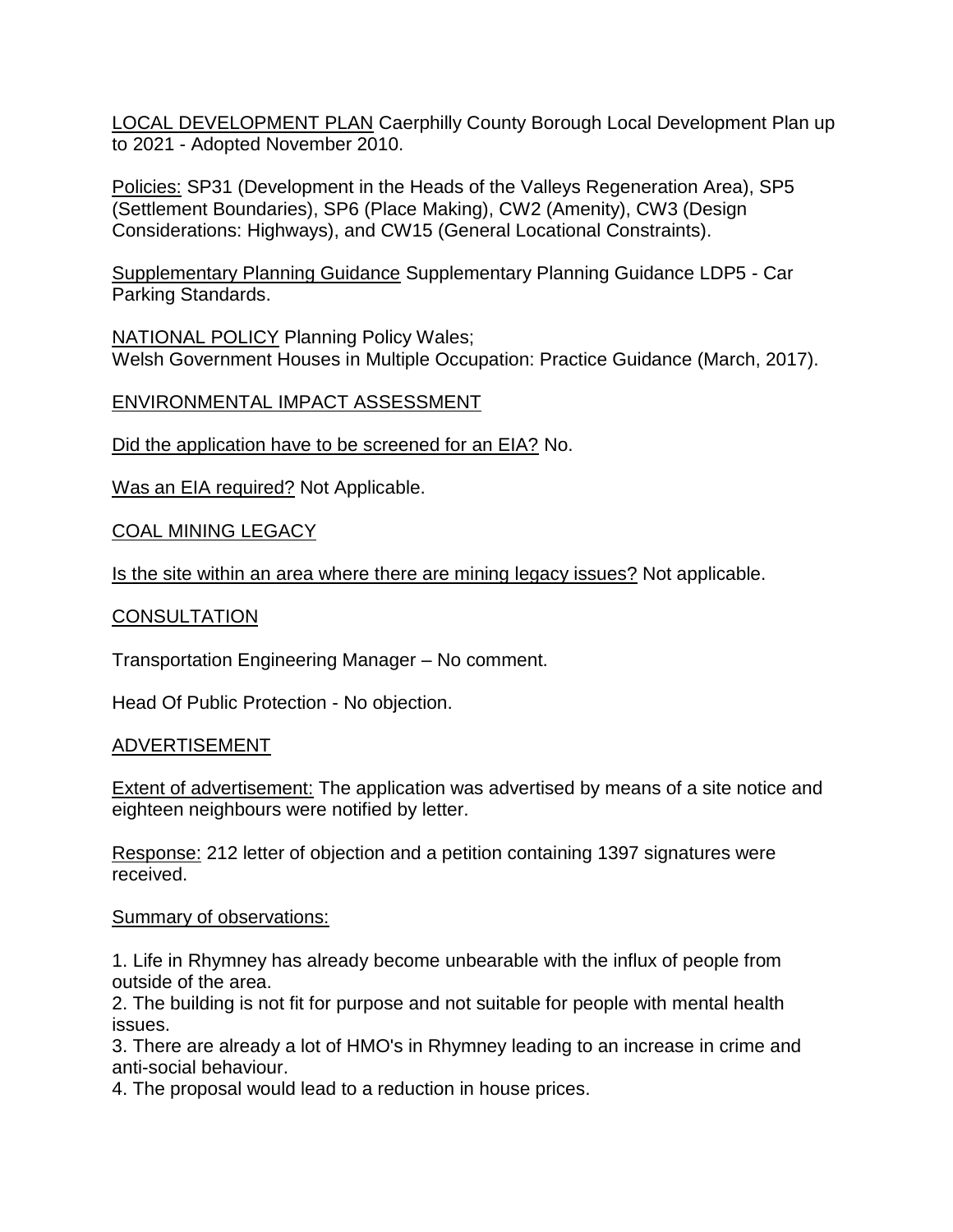- 5. The proposal would increase the risk of Covid 19.
- 6. There has been an increase in rats and vermin since the cafe opened in the building.
- 7. The appearance of the building is unattractive.
- 8. The proposal would have a detrimental impact on the conservation area.

#### SECTION 17 CRIME AND DISORDER ACT

What is the likely effect of the determination of this application on the need for the Local Planning Authority to do all it reasonably can to prevent crime and disorder in its area? There are no specific crime and disorder implications material to the determination of this application.

#### EU HABITATS DIRECTIVE

Does the development affect any protected wildlife species? No.

## COMMUNITY INFRASTRUCTURE LEVY (CIL)

Is this development Community Infrastructure Levy liable? No the development is not CIL liable as the building has been in lawful use for six months within the past 36 months.

#### ANALYSIS

Policies: The application has been considered in accordance with national planning policy and guidance, local plan policy and supplementary planning guidance. The main considerations for the application are the impact on neighbour amenity and the visual appearance of the development on the character of the area.

The proposal comprises the change of use part of Victoria House from a cafe, office and training facility to a House of Multiple Occupation (C4). The application site is within the defined settlement boundary and the proposal is acceptable in principle conforming with the requirements of Policies CW15 (General Locational Constraints) and SP5 (Settlement Boundaries).

In respect of housing delivery the national planning guidance document Planning Policy Wales (PPW) acknowledges that there must be "sufficient sites suitable for the full range of housing types to address the identified needs of communities" (paragraph 4.2.11). Caerphilly County Borough currently has a severe shortage of this type of property and heavily relies on bed and breakfast accommodation to meet the shortfall. It is therefore considered that the proposal will assist with the provision of emergency accommodation and contribute to meeting the needs of the community in line with Planning Policy Wales.

The Welsh Government published a practice guidance note on Housing in Multiple Occupation in March 2017 which advised that "HMOs provide a source of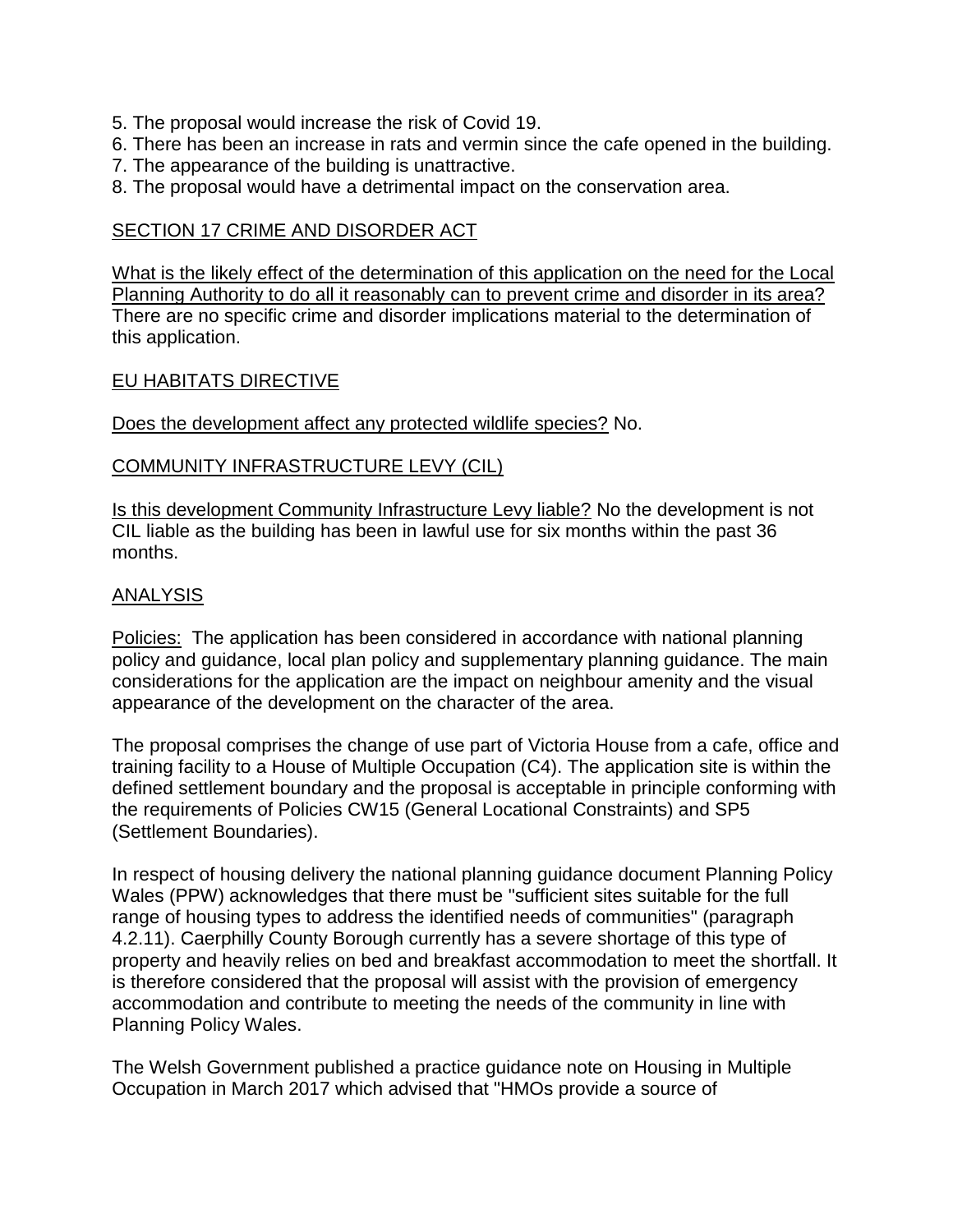accommodation for certain groups, including students temporarily resident in a locality and individuals and/or small households unable to afford self-contained accommodation. Concerns can arise with the management of HMOs because of the transient nature of many tenancies, with many residents on low incomes and/or from vulnerable groups, the intensive use of shared facilities and lack of interaction between residents who may be complete strangers to each other. Consequently, HMO use of a house will generally be more intensive than single household use. This may have an impact not just on the residents in an HMO but on the wider neighbourhood and the likelihood of this increases where there are high concentrations of such properties." (Paragraph 1.3 WG HMO practice guidance note).

In terms of this application the proposed building has an established mixed use as a HMO (C4) with 7 bedrooms, a cafe and offices and training rooms and therefore this use has an existing impact on the nearby residential properties. The proposed change of use would increase the capacity of the building to a total of 13 bedrooms. It is not considered that the change of use of the cafe and offices would lead to a significant increase in activities at the property over and above that which could occur with the lawful use of the building.

In terms of the impact on surrounding residential properties, it is considered that the lawful cafe use would give rise to significant movements of vehicles and people to and from the premises and this is alluded to be objectors' who allege that there are vermin and waste issues associated with that use. It should also be noted that there are already 7 HMO's units at this property and the additional 6 units would not significantly change the character of the building. As such it is not considered there will be a significantly greater impact on the amenity of neighbouring dwellings as a result of this proposal.

With regard to the above concerns contained in the Welsh Government practice guidance it should be noted that it is stated that these issues can arise when there are concentrations of HMO's in a particular area. The research document suggested that 10% is a general 'tipping point' beyond which the evidence indicates that a concentration of HMOs can begin to have an adverse impact on the character and balance of a community. This tipping point is described as a threshold beyond which a community can 'tip' from a balanced position in terms of demographic norms and impacts, towards a demographic that is noticeably more mixed in terms of shared and family households. In this instance it should be noted that there are 10 licensed HMO's and in the region of 200 unlicensed HMO's in the Caerphilly County Borough and that these are spread throughout the area. In that context, therefore, it cannot be argued that there is a high concentration of Houses of Multiple Occupation in the immediate vicinity of the application site or within Caerphilly County Borough as a whole and therefore it is not considered that a cumulative impact of such HMOs would have an unacceptable impact upon the character and amenity of the area. The proposal in itself would not significantly change the character of the area and as such the development accords with adopted Local Development Plan Policy CW2 (Amenity).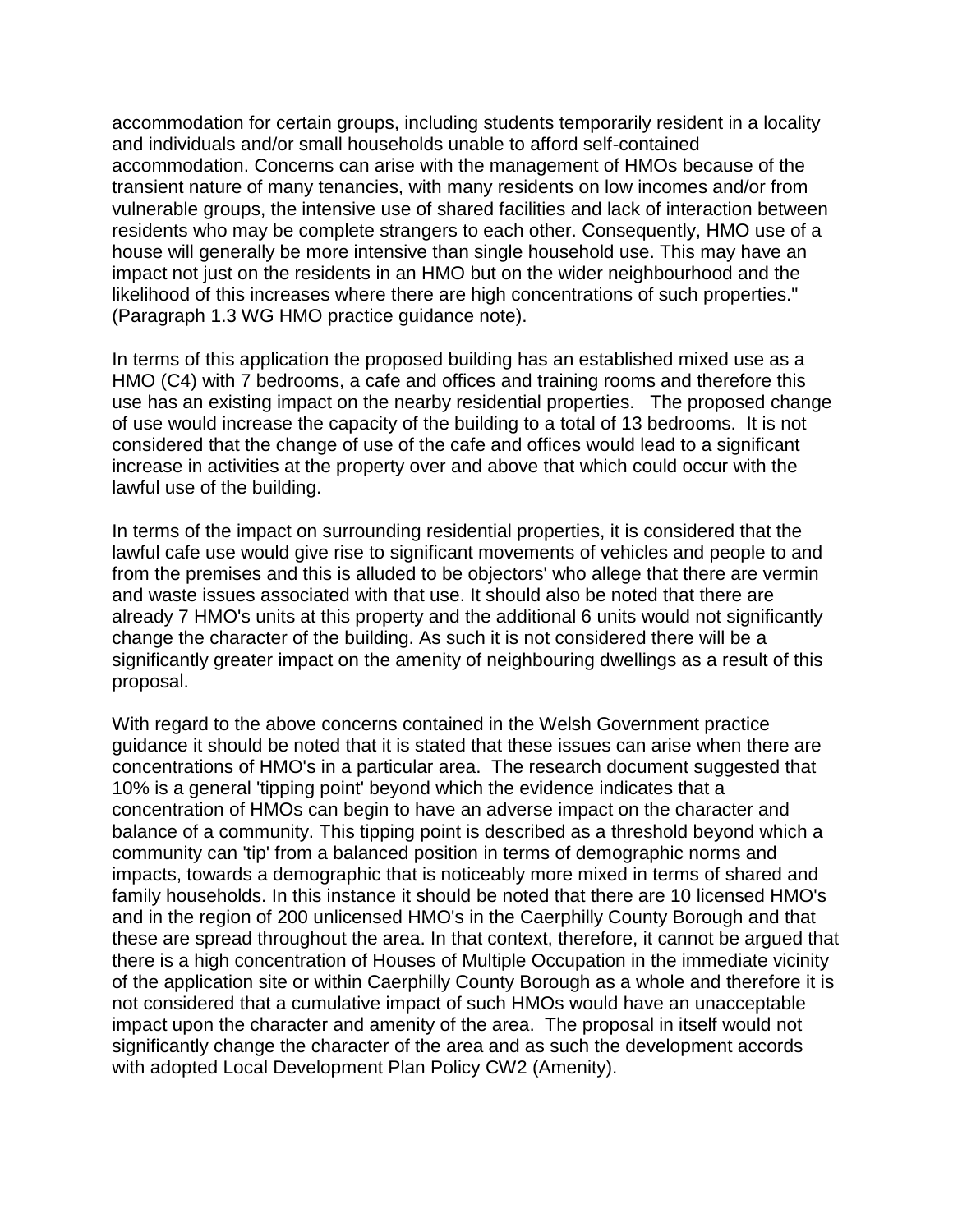The proposal has including sufficient parking and the Highway Authority has raised no objection to the development. It accords with adopted Local Development Plan Policy CW3 (Highways).

# Comments from public:

1. Life in Rhymney has already become unbearable with the influx of people from outside of the area - This is not a material planning consideration.

2. The building is not fit for purpose and not suitable for people with mental health issues - It is for the Housing Department to consider whether a property of this type is fit for purpose. They have been consulted on this application and no objection has been raised in this regard.

3. There are already a lot of HMO's in Rhymney leading to an increase in crime and anti-social behaviour - This issue is discussed above. Whilst it is noted that there are two separate buildings in use as HMO's in the Rhymney Town Centre, it is not considered that represents a tipping of the balance as discussed above as this does not meet the 10% threshold referred to in government guidance.

4. The proposal would lead to a reduction in house prices - This is not a material planning consideration.

5. The proposal would increase the risk of Covid 19 - This is not a material planning consideration.

6. There has been an increase in rats and vermin since the cafe opened in the building - This application would lead to the loss of the cafe use and as such any such issues are not material to the determination of this application.

7. The appearance of the building is unattractive - There are no amendments to the external appearance of the building proposed and as such this is not material to the determination of this application.

8. The proposal would have a detrimental impact on the conservation area - Local Planning Authorities are charged with having special regard for preserving the character of the conservation area. The conservation area seeks to protect the traditional architectural character of the area and of the traditional buildings within it. The application property is a modern structure built as a Health Centre in the 1960's and as such it has no architectural merit. As no external alterations to the building are proposed there would be no impact on the character of the area. With regard to the use of the building it is not considered that the additional use for HMO accommodation would have any impact on the historic character of the area.

Other material considerations: The duty to improve the economic, social, environmental and cultural well-being of Wales, has been considered in accordance with the sustainable development principle, under section 3 of the Well-Being of Future Generations (Wales) Act 2015. In reaching the recommendation below, the ways of working set out at section 5 of that Act have been taken into account, and it is considered that the recommendation is consistent with the sustainable development principle as required by section 8 of that Act.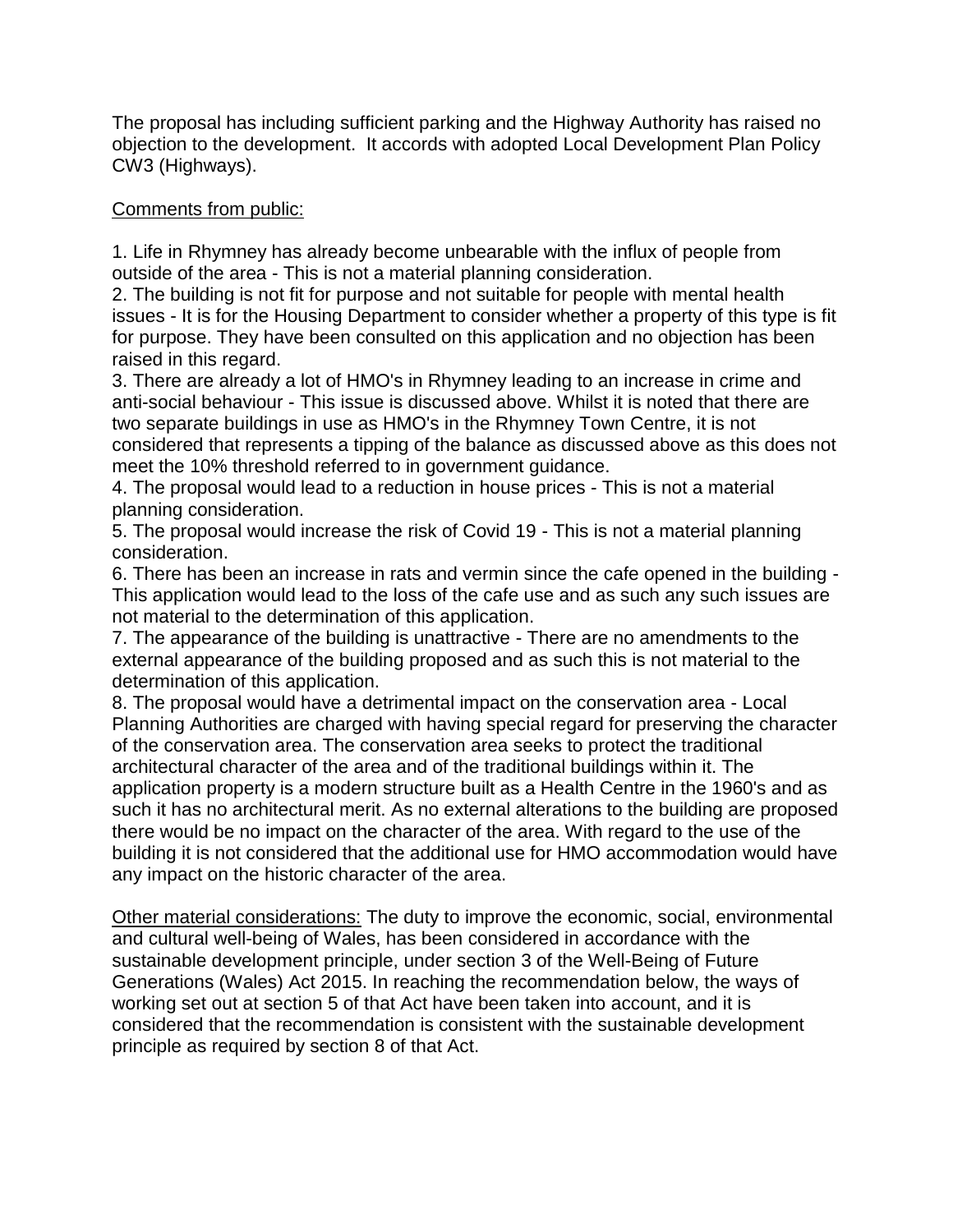Future Wales - The National Plan 2040 was published on 24 February 2021 and forms part of the statutory development plan for the county borough. In addition to this Planning Policy Wales (PPW) has been amended to take account of Future Wales and PPW Edition 11 has also been published on 24th February 2021. In reaching the conclusion below full account has been taken of both Future Wales and PPW Edition 11 and where they are particularly pertinent to the consideration of the proposals they have been considered as part of the officer's report. It is considered that the recommendation(s) in respect of the proposals is (are) in conformity with both Future Wales and PPW Edition 11.

In conclusion it is considered that the proposal is acceptable in planning terms and as such is recommended for approval.

RECOMMENDATION that Permission be GRANTED

This permission is subject to the following condition(s)

- 01) The development hereby permitted shall be begun before the expiration of five years from the date of this permission. REASON: To comply with the provisions of Section 91 of the Town and Country Planning Act 1990.
- 02) The development shall be carried out in accordance with the following approved plans and documents: Location Plan and Proposed Floor Plan. REASON: To ensure that the development is carried out only as approved by the Local Planning Authority.
- 03) Notwithstanding the approved plans before the development hereby approved comes into beneficial use 3no additional off-street parking spaces shall be provided within the curtilage of the site in accordance with a scheme to be agreed in writing with the Local Planning Authority and shall be maintained thereafter free of obstruction for the parking of motor vehicles only. REASON: In the interests of highway safety in accordance with policy CW3 of the adopted Caerphilly County Borough Local Development Plan up to 2021.
- 04) Prior to the occupation of the dwelling(s) hereby approved all hard surfacing within the curtilage(s) shall have been:

1) constructed in porous or permeable materials, or

2) provided with drainage to direct run-off water from the hard surface to a porous or permeable area or surface within the curtilage of the dwellinghouse, and

3) where a surface is to be used as a parking area or drive it shall not be constructed in loose materials,

and thereafter those areas shall be permanently maintained so as to comply with requirements 1), 2) and 3) of this condition.